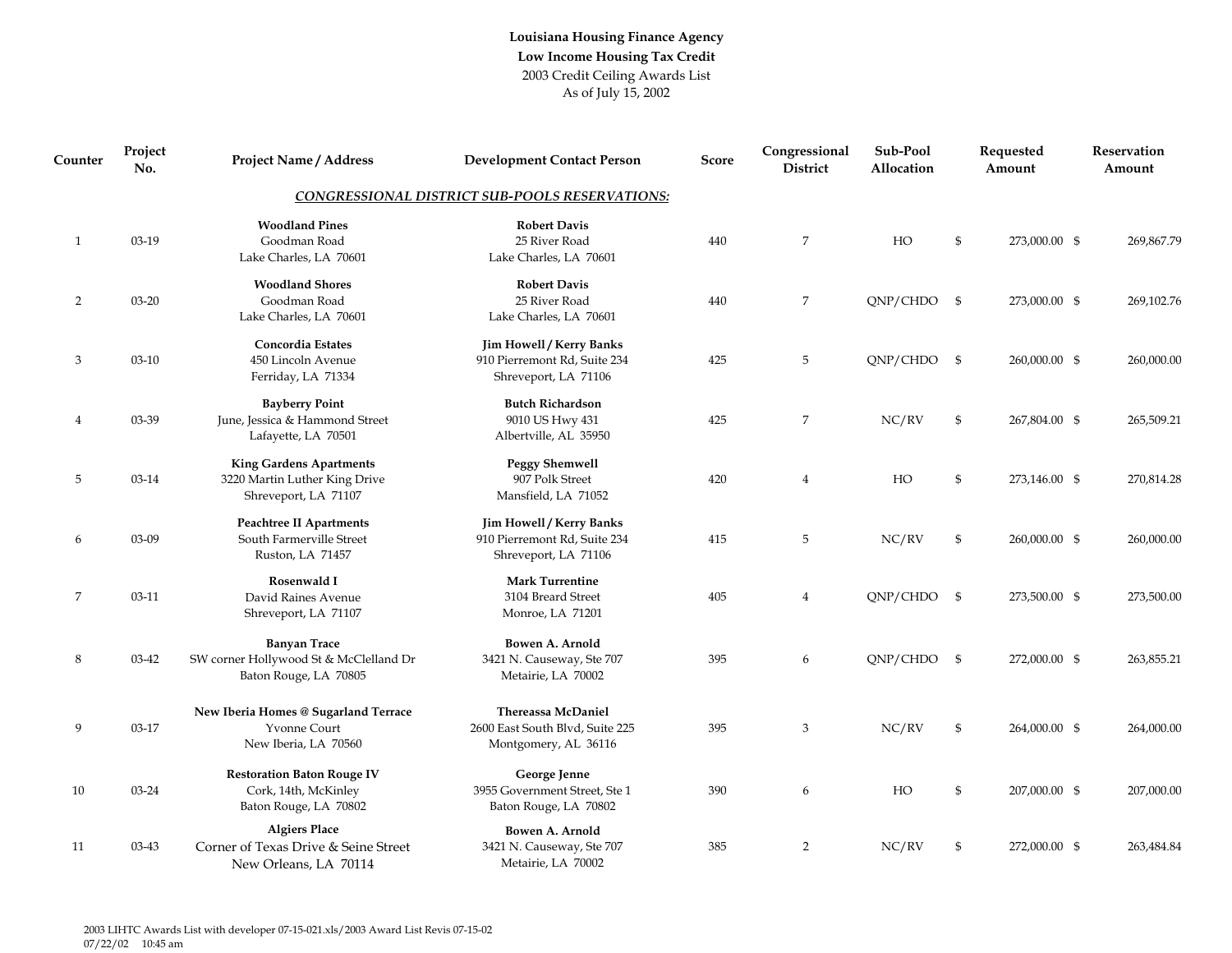## **Louisiana Housing Finance Agency Low Income Housing Tax Credit** 2003 Credit Ceiling Awards List As of July 15, 2002

| Counter | Project<br>No. | <b>Project Name / Address</b>                                                                              | <b>Development Contact Person</b>                                       | <b>Score</b> | Congressional<br>District | Sub-Pool<br>Allocation |                | Requested<br>Amount | Reservation<br>Amount |
|---------|----------------|------------------------------------------------------------------------------------------------------------|-------------------------------------------------------------------------|--------------|---------------------------|------------------------|----------------|---------------------|-----------------------|
| 12      | 03-29          | Pirates Bend II<br>Plank Road<br>Baton Rouge, LA 70805                                                     | Chris Wegmann<br>3421 North Causeway, Ste 707<br>Metairie, LA 70002     | 380          | 6                         | NC/RV                  | \$             | 261,685.00 \$       | 259,134.89            |
| 13      | $03 - 21$      | <b>Canary Homes</b><br>Havenwood Drive<br>Harvey, LA 70058                                                 | V. Ray Rose<br>5303 St. Charles Avenue<br>New Orleans, LA 70115         | 375          | $\overline{2}$            | HO                     | \$             | 157,013.00 \$       | 151,996.45            |
| 14      | $03 - 22$      | <b>Robin Homes</b><br>Hnasko Court<br>Marrero, LA 70072                                                    | V. Ray Rose<br>5303 St. Charles Avenue<br>New Orleans, LA 70115         | 375          | $\overline{2}$            | $QNP/CHDO$ \$          |                | 255,000.00 \$       | 246,859.73            |
| 15      | 03-34          | Moss Oak Homes Phase I<br>Dale Street<br>New Iberia, LA 70560                                              | <b>Joe Wahl</b><br>6323 Bridgeport Drive<br>Greenwell, LA 70739         | 370          | 3                         | $QNP/CHDO$ \$          |                | 238,804.00 \$       | 236,763.89            |
| 16      | 03-35          | Moss Oak Homes Phase II<br>Dale Street<br>New Iberia, LA 70560                                             | <b>Joe Wahl</b><br>6323 Bridgeport Drive<br>Greenwell, LA 70739         | 370          | 3                         | HO                     | $\mathfrak{S}$ | 238,804.00 \$       | 236,763.89            |
| 17      | 03-27          | Homes at Willow Villas Phase I<br>Old Baton Rouge<br>(between Klein Rd & Timberlane)<br>Hammond, LA 70403  | Doug Ferris<br>6160 Perkins Road, Suite 200<br>Baton Rouge, LA 70808    | 370          | $\mathbf{1}$              | ONP/CHDO \$            |                | 239,100.00 \$       | 237,059.69            |
| 18      | 03-28          | Homes at Willow Villas Phase II<br>Old Baton Rouge<br>(between Klein Rd & Timberlane)<br>Hammond, LA 70403 | Doug Ferris<br>6160 Perkins Road, Suite 200<br>Baton Rouge, LA 70808    | 370          | $\mathbf{1}$              | HO                     | \$             | 239,100.00 \$       | 237,059.69            |
| 19      | $03 - 05$      | Village of Eagle Point I<br>2334 Riverwood Drive<br>Bossier City, LA 71111                                 | <b>Bill McDonald</b><br>805 East First Street<br>Bossier City, LA 71111 | 340          | $\overline{4}$            | PHA                    | $\mathfrak{S}$ | 273,500.00 \$       | 271,572.65            |
| 20      | 03-48          | <b>Treasure Village Apartments</b><br>Various Addresses<br>New Orleans, LA 70125                           | <b>Josh Collen</b><br>One East Stow Road<br>Marlton, NJ 08053           | 330          | 2                         | PHA                    | $\mathfrak{S}$ | 273,500.00 \$       | 273,500.00            |
| 21      | 03-33          | <b>Chauvin Pointe II</b><br><b>Hwy 165</b><br>Monroe, LA 71201                                             | <b>Sue Wheeler</b><br>300 Harrison Street<br>Monroe, LA 71201           | 290          | 5                         | PHA                    | $\mathfrak{S}$ | 265,502.00 \$       | 265,502.00            |
| 22      | 03-36          | Dupre Place Phase II Subdivision<br>North Garland Avenue<br>Opelousas, LA 70570                            | Donna Taylor /John Steed<br>509 Carrier Street<br>Washington, LA 70589  | 285          | 7                         | PHA                    | \$             | 273,500.00 \$       | 272,738.49            |